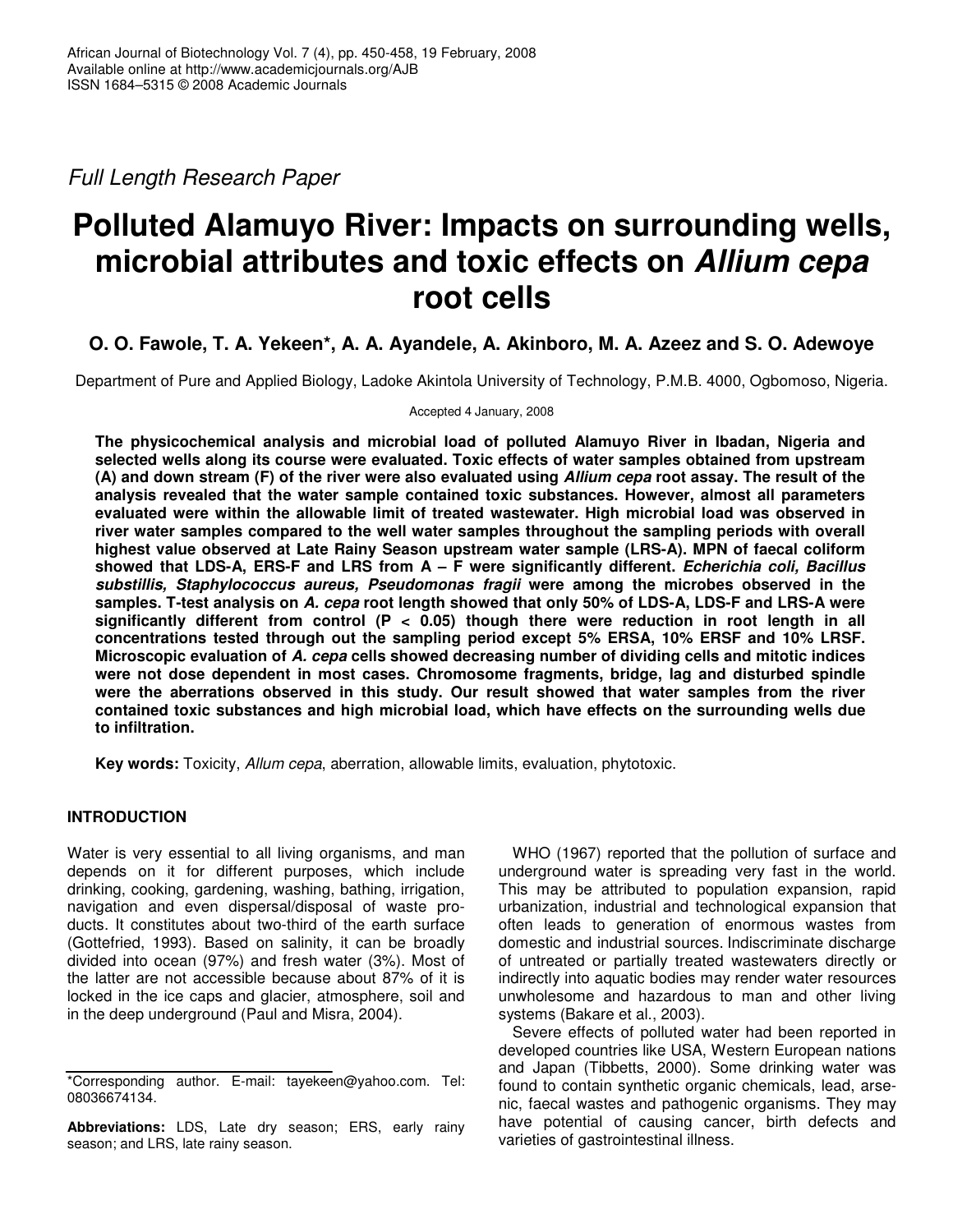

**Figure 1.** Geographic location of sampling sites (A-F).

In Nigeria, cases of water polluted by oil and solid wastes are very rampant. This was reported to have rendered many surface and underground water unsuitable for drinking and other domestic uses (Odiete, 1999). Other sources of pollutants into aquatic water bodies include industries, domestic wastes and sewage. In the last decades, concern has grown about the adverse effects that the use and disposal of pharmaceuticals might potentially have on human and ecological health (Kummere, 2003). Lateef and Yekeen (2006) showed that disposal of untreated waste waters from pharmaceutical plants is capable of promoting the proliferation and spreading of resistant bacteria and may also be potentially genotoxic. Also wastewater from slaughterhouses had been reported to be very harmful to the environment (Masse and Masse, 2000). Abattoir waste also caused deoxygenation of river (Quinn and McFarlane, 1989) and contamination of ground water (Sangodoyin and Agbawhe, 1992). Report has also shown that indiscriminate disposal of abattoir waste may introduce enteric pathogens into surface and ground water (Meadows, 1995) and that pathogens isolated from the wastewater can survive in the environment and pose danger to humans and animals (Coker et al., 2001).

Although there are reports on the microbial attributes and toxic effects of different industrial wastes as well as leachates (Cameron and Korch, 1980; Cheung et al., 1993; Bakare et al., 2003), there is paucity of knowledge on polluted rivers that receive pollutants from multiple sources. One of such rivers in Ibadan, Nigeria is Alamuyo River (Figure 1). It flows through Bodija, Agbowo, Barika to link a major river called River Orogun. Besides the fact that it receives abattoir effluents from two industries, it also receives domestic wastewater from different tributaries, leachate from saw dust dump site and also serves as means of refuse disposal. At present, the water ob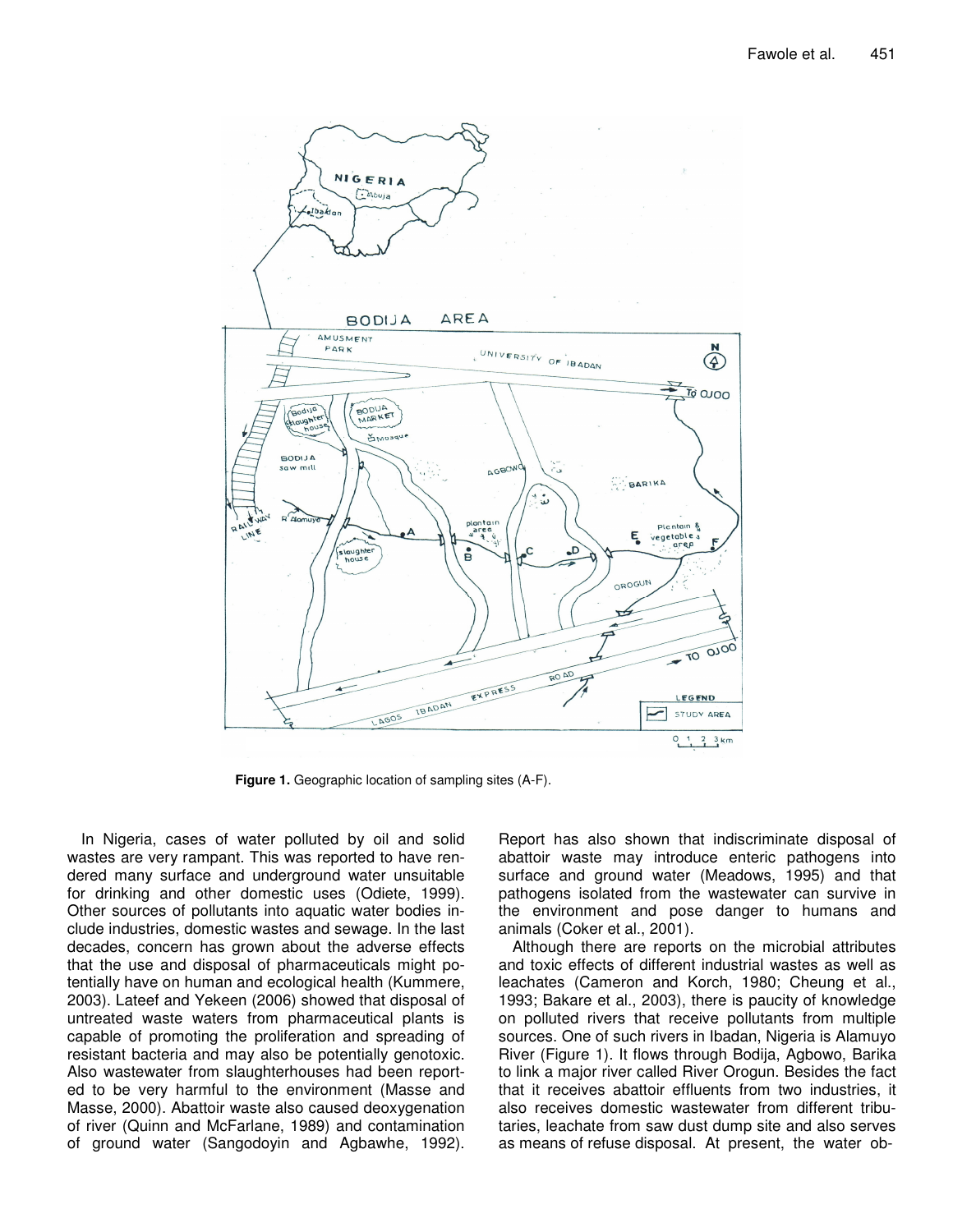tained from the river is not drinkable; however, wells are dug along its course to provide portable water for domestic needs most especially during dry season. Water from the river is also used for irrigation to propagate vegetable, sugarcane, maize and so on. The possible infiltration of water from the river into the wells and its usage for irrigation calls for assessment of the water body.

Therefore, this research sought to evaluate and determine the physicochemical properties of the river and four selected wells along its course, assess their microbial attributes and the toxic potential of water samples from the river using *Allum cepa* assay.

# **MATERIALS AND METHODS**

#### **Sample collection and physicochemical analysis**

The samples were collected in the month of February, April, and August 2006, representing late dry season (LDS), early rainy season (ERS) and late rainy season (LRS) respectively. The water samples from the upstream (A) and down stream (F) of the river as well as four selected wells along the course of the river (B, C, D and E) were collected separately into 2 L capacity of pre-cleaned plastic container. Samples for Biological Oxygen Demand (BOD) determination were collected separately into washed BOD bottles with necessary precautions. The temperature, pH and Dissolved Oxygen (DO) were determined on sites while the remaining parameters were analyzed in the laboratory using standard method (APHA, 1995).

## **Isolation of microorganisms**

Total colony count of bacteria was done by the pour plate method using nutrient agar. The water samples (A - F) of each collection time were serially diluted and 0.2 ml of an appropriate dilution was used to inoculate the plate in duplicate. The plates were incubated at  $37^{\circ}$ C for 24 - 48 h after which the total colony count was determined as described by Nwachukwu (2000). Pure isolates were obtained after several subcultures and the colonies obtained were screened and identified based on the standard taxonomic schemes and description (Buchaman and Gibbons, 1974).

## **Faecal coliform test**

The three tubes procedure using MacConkey broth was used to detect the coliforms and determine the most probable number (MPN) of coliform. 0.1, 1.0 and 10 ml of each of the samples were used to inoculate the MacConkey broth in three replicates, with inverted Durham's tubes inserted for gas collection. Colour change, gas production and turbidity were used as positive indication of faecal coliform (D'Auriac et al., 2000). MPN per 100 ml of water samples were then calculated.

#### *Allum cepa* **assay**

The modified *A. cepa* assay was used to determine the potential genotoxicity of the water samples (Fiskesjo, 1985; Rank and Neilson, 1993; Bakare et al., 2000). Commercially available onion bulbs used for the test were cleaned and sundried for 2 weeks. The outer scale and brownish bottom plate were carefully removed

leaving the ring of root primordial intact. Tap water was used to dilute the effluent and also used as the control. Ten and six onion bulbs were placed directly on 50 ml capacity beaker prior filled with 0, 1.0, 5.0, 10.0, 20.0 and 50.0% of each of the sample A and F for macroscopic and microscopic evaluations, respectively. This was repeated for all the sampling periods. The experiment was performed in the dark at  $26\pm1^{\circ}$ C with the liquid being changed on daily basis.

# **Microscopic evaluation**

At 48 h, root tips from 5 bulbs from each of the test concentrations and control were fixed in ethanol- glacial acetic acid (3:1, v/v). The root tips were hydrolysed in IN HCI at 65°C for 3 min. Two root tips were squashed per slide and stained with FLP orcein for 15 min for chromosome analysis. One thousand cells (1000) were scored per slide for frequency and different types of chomosomal aberrations in the dividing cells at 1000 x. Five thousand (5000) cells were scored per treatment as well as the control.

## **Macroscopic evaluation**

At 72 h, the length of each root per bulb for each of the test concentrations and the control was measured and recorded in centimetres. The  $EC_{50}$  values of the water samples collected from points A and F for all the sampling periods were obtained. T- test was used to compare mean root length obtained for each treatment with that of control.

# **RESULTS AND DISCUSSION**

The results of physicochemical analysis of water samples collected from Alamuyo River (A and F) and wells along its course (B, C, D and E) were as shown in Table 1. Except for temperature, pH, alkalinity and total hardness where there were no specific patterns of variation, values recorded for DO, BOD,  $SO_4^2$ , P  $O_4^2$ , NO<sub>3</sub> Pb<sup>2+</sup>, Fe<sup>2+</sup> and Mn<sup>2+</sup> were found to be higher in water samples obtained from the river compared to those collected from the wells. The reverse was the case for total solid (TS) and total suspended solid (TSS) especially for late dry season water samples. However, these values conformed with the standard for treated waste water (FEPA, 1991) and Standard for Aquaculture (adapted from Chaudhary et al., 2004).

The total bacteria count for all water samples were as shown in Figure 2. The mean total bacteria count ranged between  $0.\bar{8}$  x10<sup>6</sup> – 32.4 x 10<sup>6</sup> cfu/ml, 0.9 – 28.0 x 10<sup>6</sup> cfu/ml and 5.2 – 36.2 x 10 $^6$  cfu/ml for LDS, ERS and LRS, respectivey. Bacteria load was found to be more in the samples obtained from the river compared to those of the wells throughout the sampling periods. The highest value  $(36.2 \times 10^{6} \text{ c}$ fu/ml) was obtained for LRS river sample (A) while the least bacteria load (0.8) was obtained at well E. Furthermore, well E has the lowest value for each of the sampling periods. This might be due to its not been frequently used and its distance from the river compared to other wells.

All water samples collected from the river as well as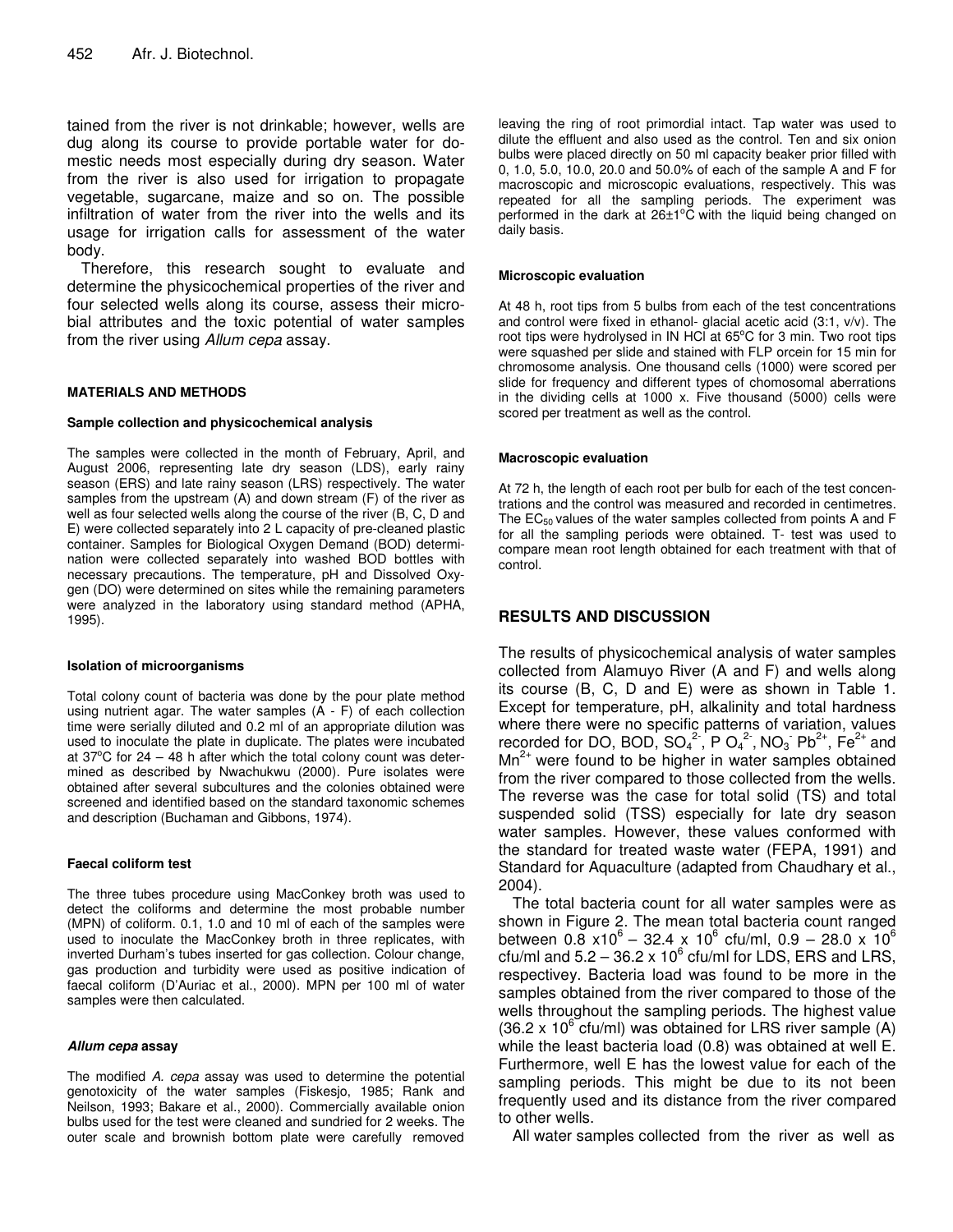| Parameter                  | <b>Sampling time</b> | A     | B     | $\mathbf C$ | D      | Е      | F     | FEPA (1991) | <b>SFA</b>  |
|----------------------------|----------------------|-------|-------|-------------|--------|--------|-------|-------------|-------------|
| Temp. (°C)                 | <b>LDS</b>           | 24    | 25    | 25          | 25     | 25     | 24    |             |             |
|                            | <b>ERS</b>           | 24    | 25    | 24          | 24     | 25     | 24    |             |             |
|                            | <b>LRS</b>           | 25.5  | 25    | 25          | 25     | 25     | 25    |             |             |
| pH                         | <b>LDS</b>           | 6.8   | 7.1   | 6.9         | 7.1    | 6.9    | 6.8   |             |             |
|                            | ERS                  | 6.9   | 7.1   | 7.1         | 7.2    | 6.9    | 7.1   | $6-9$       | $6.7 - 8.5$ |
|                            | LRS                  | 6.8   | 7.1   | 7.2         | 7.2    | 6.9    | 7.2   |             |             |
| DO (mg/L)                  | <b>LDS</b>           | 3.6   | 2.6   | 2.0         | 2.4    | 3.2    | 2.8   |             |             |
|                            | <b>ERS</b>           | 3.2   | 2.4   | 2.0         | 2.0    | 3.0    | 2.2   | $5 - 10$    |             |
|                            | LRS                  | 2.0   | 2.2   | 2.4         | 2.6    | 3.4    | 2.2   |             |             |
| BOD (mg/L)                 | LDS                  | 3.2   | 2.4   | 1.8         | 1.6    | 1.8    | 2.4   |             |             |
|                            | ERS                  | 2.4   | 1.8   | 1.6         | 1.2    | $1.4$  | 2.0   | 50          | $<10$       |
|                            | LRS                  | 2.2   | 1.6   | 1.6         | 1.4    | 1.6    | 1.8   |             |             |
| Total                      | <b>LDS</b>           | 416   | 420   | 424         | 460    | 380    | 408   |             |             |
| Solid (mg/L)               | <b>ERS</b>           | 432   | 320   | 270         | 300    | 357    | 424   |             |             |
|                            | LRS                  | 484   | 295   | 280         | 285    | 262    | 260   |             |             |
| Dissolved                  | LDS                  | 344   | 292   | 286         | 308    | 271    | 328   |             |             |
| Solid                      | ERS                  | 352   | 248   | 212         | 234    | 285    | 346   | 2000        | < 500       |
| TDS (mg/L)                 | LRS                  | 388   | 237   | 218         | 203    | 196    | 358   |             |             |
| TSS (mg/L)                 | <b>LDS</b>           | 72    | 128   | 138         | 152    | 109    | 80    |             |             |
|                            | ERS                  | 80    | 72    | 58          | 66     | 60     | 78    | 30          |             |
|                            | LRS                  | 96    | 76    | 62          | 82     | 66     | 102   |             |             |
| Total                      | LDS                  | 68    | 76    | 64          | 6.4    | 76     | 68    |             |             |
| Hardness                   | <b>ERS</b>           | 60    | 72    | 68          | 6.4    | $72\,$ | 64    |             | 30-180      |
| (mg/L)                     | LRS                  | 64    | 58    | 68          | 6.4    | 76     | 64    |             |             |
| $Ca2+$                     | <b>LDS</b>           | 44    | 56    | 40          | 44     | 52     | 48    |             |             |
| Hardness                   | <b>ERS</b>           | 40    | 52    | 44          | 40     | 48     | 44    |             |             |
| (mg/L)                     | LRS                  | 44    | 52    | 40          | 40     | 48     | 44    |             |             |
| $Mg^{2+}$                  | LDS                  | 24    | 20    | 24          | 20     | 24     | 20    |             |             |
| Hardness                   | <b>ERS</b>           | 20    | 20    | 24          | 24     | 24     | 20    |             |             |
| (mg/L)                     | LRS                  | 20    | 24    | 29          | 24     | 28     | 20    |             |             |
| Alkalinity                 | LDS                  | 55    | 75    | 70          | 75     | 65.0   | 60    |             |             |
|                            | <b>ERS</b>           | 50    | 65    | 60          | 75     | 60     | 65    |             | $50 - 3000$ |
|                            | LRS                  | 55    | 62    | 65          | $70\,$ | 60     | 65    |             |             |
| $Cl^{r}$ (mg/L)            | LDS                  | 0.6   | 0.6   | 0.8         | 0.3    | 0.4    | 0.6   |             |             |
|                            | <b>ERS</b>           | 0.6   | 0.4   | 6.5         | 0.4    | 0.3    | 0.7   | 2.0         | $31 - 50$   |
|                            | <b>LRS</b>           | 7.5   | 6.5   | 8.0         | 4.5    | 6.5    | 6.6   |             |             |
| $SO_4^2$ (mg/L)            | <b>LDS</b>           | 12.5  | 10.0  | 10.55       | 9.53   | 11.0   | 12.6  |             |             |
|                            | ERS                  | 10.5  | 09.0  | 10.0        | 15.5   | 10.5   | 10.5  |             |             |
|                            | LRS                  | 11.0  | 10.0  | 11.03       | 11.0   | 9.5    | 11.0  |             |             |
| $\overline{P0_4}^3$ (mg/L) | LDS                  | 1.2   | 0.7   | 0.8         | 0.6    | 0.9    | 1.4   |             |             |
|                            | ERS                  | 1.5   | 1.0   | 0.6         | 0.8    | 1.1    | 1.8   | $20\,$      |             |
|                            | <b>LRS</b>           | 1.7   | 1.2   | 0.6         | 1.0    | 1.3    | 2.1   |             |             |
| $N0_3$ (mg/L)              | LDS                  | 6.4   | 2.8   | 7.2         | 4.8    | 3.2    | 6.8   |             |             |
|                            | ERS                  | 5.8   | 3.2   | 6.8         | 4.4.   | 3.6    | 5.8   |             |             |
|                            | LRS                  | 6.1   | 3.6   | $7.0$       | 4.0    | 3.8    | 6.0   |             |             |
| $NH3$ (mg/L)               | LDS                  | 0.056 | 0.026 | 0.060       | 0.036  | 0.040  | 0.068 |             |             |
|                            | ERS                  | 0.048 | 0.038 | 0.048       | 0.028  | 0.040  | 0.056 |             |             |
|                            | LRS                  | 0.052 | 0.036 | 0.044       | 0.032  | 0.044  | 0.060 |             |             |

**Table 1.** Physcochemical analysis of water sample from Alamuyo River and wells along its course.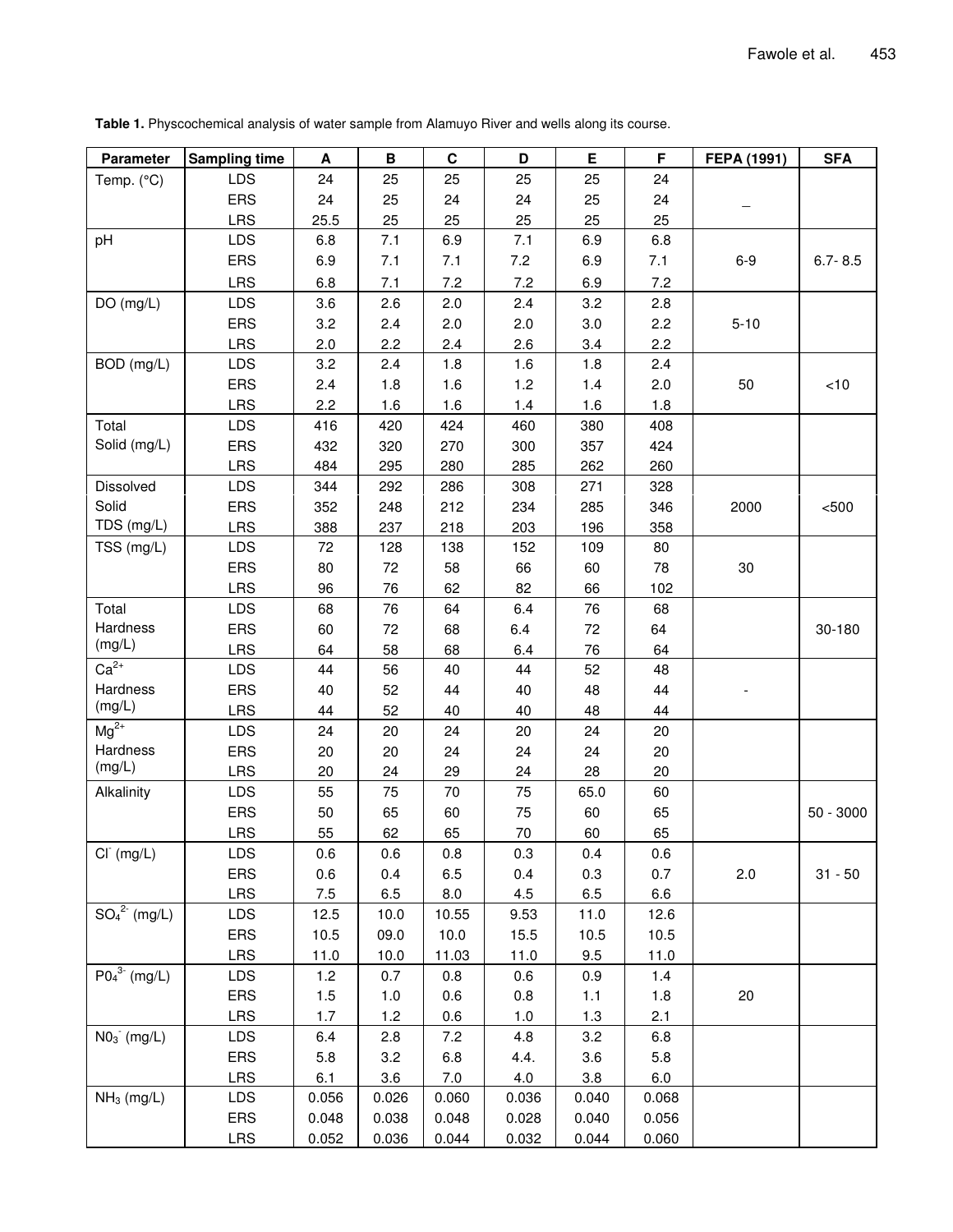**Table 1.** Contd

| $Fe2+ (mg/L)$    | LDS        | 0.9   | 0.5  | 0.75  | 0.5  | 0.35            | 1.1         |     |  |
|------------------|------------|-------|------|-------|------|-----------------|-------------|-----|--|
|                  | <b>ERS</b> | 1.1   | 0.65 | 0.8   | 0.6  | 0.45            | 1.25        |     |  |
|                  | <b>LRS</b> | 1.3   | 0.70 | 0.8   | 0.75 | 0.5             | 1.7         |     |  |
| $Pb^{2+}$ (mg/L) | LDS        | 0.115 | ND.  | 0.010 | ND.  | ND.             | $D_{0.110}$ |     |  |
|                  | <b>ERS</b> | 0.15  | 0.05 | 0.15  | ND.  | ND <sup>D</sup> | 0.101       | < 1 |  |
|                  | <b>LRS</b> | 0.10  | 0.1  | 0.15  | 0.05 | ND <sup>D</sup> | 0.15        |     |  |
| $Mn^{2+}(mg/L)$  | LDS        | 0.55  | 0.3  | 0.45  | 0.35 | 0.3             | 0.5         |     |  |
|                  | <b>ERS</b> | 0.65  | 0.3  | 0.5   | 0.5  | 0.35            | 0.55        | 200 |  |
|                  | LRS        | 0.60  | 0.35 | 0.6   | 0.5  | 0.45            | 0.60        |     |  |

\*Standard.

LDS, Later dry season; ERS, early rainy season; LRS, late rainy season; FEPA, Federal Environmental Protection Agency (1991); SFA, Standard for Aquaculture (adapted from Chaudary et al. (2004).

ND = Not detectable.

Co, Cd, Cr, Cu were not detectable.



**Figure 2.** Variations in total bacteria count in water samples from Alamuyo River and the wells along its course.

those of the wells showed presence of faecal contaminants (Table 2). Water samples obtained from the river (A and F) had the highest value of faecal contamination throughout the sampling periods. MPN of coliforms present in the samples varies between (120 - 1100<sup>+</sup>) for samples obtained from the river and the wells during LRS (Table 2). The prevalent bacteria in the water samples include *Bacillus* sp., *Micrococcus* sp., *Streptococcus* sp., *Staphylococcus* sp., *Serratea* sp and *Escherichia coli* (Table 3).

Results of toxic potential of polluted water samples obtained from the river (A and F) showed the samples to be phytotoxic. Macroscopic evaluation through the *A. cepa* root length showed gradual inhibition with more prominent effects at the highest concentration (50%). Ttest analysis showed that only mean root length obtained

at 50% LDS-A, LDS-F and LSR-A (Table 4) were significantly different from control  $(P < 0.05)$ . The effective concentration  $(EC_{50})$  obtained for the samples obtained from the river (Figure 3) using *A. cepa* showed that LRS-A < LDS-F < LDS-A while ERS-F, LDS-F and ERS-A have no traceable  $EC_{50}$  value.

Table 5 shows the effects of the water samples on *A. cepa* cells (microscropic evaluation). Water collected from the sampling points A and F throughout the period of the sampling periods showed root length inhibition which was prominent at higher concentrations. This indicates that the water was mitodepressant. Except at LDS-A, ERS-F and LRS-A, the mitotic index of various concentrations of each sample was dose dependent and their mitotic inhibition increased as concentration increased. The frequency of aberration observed showed no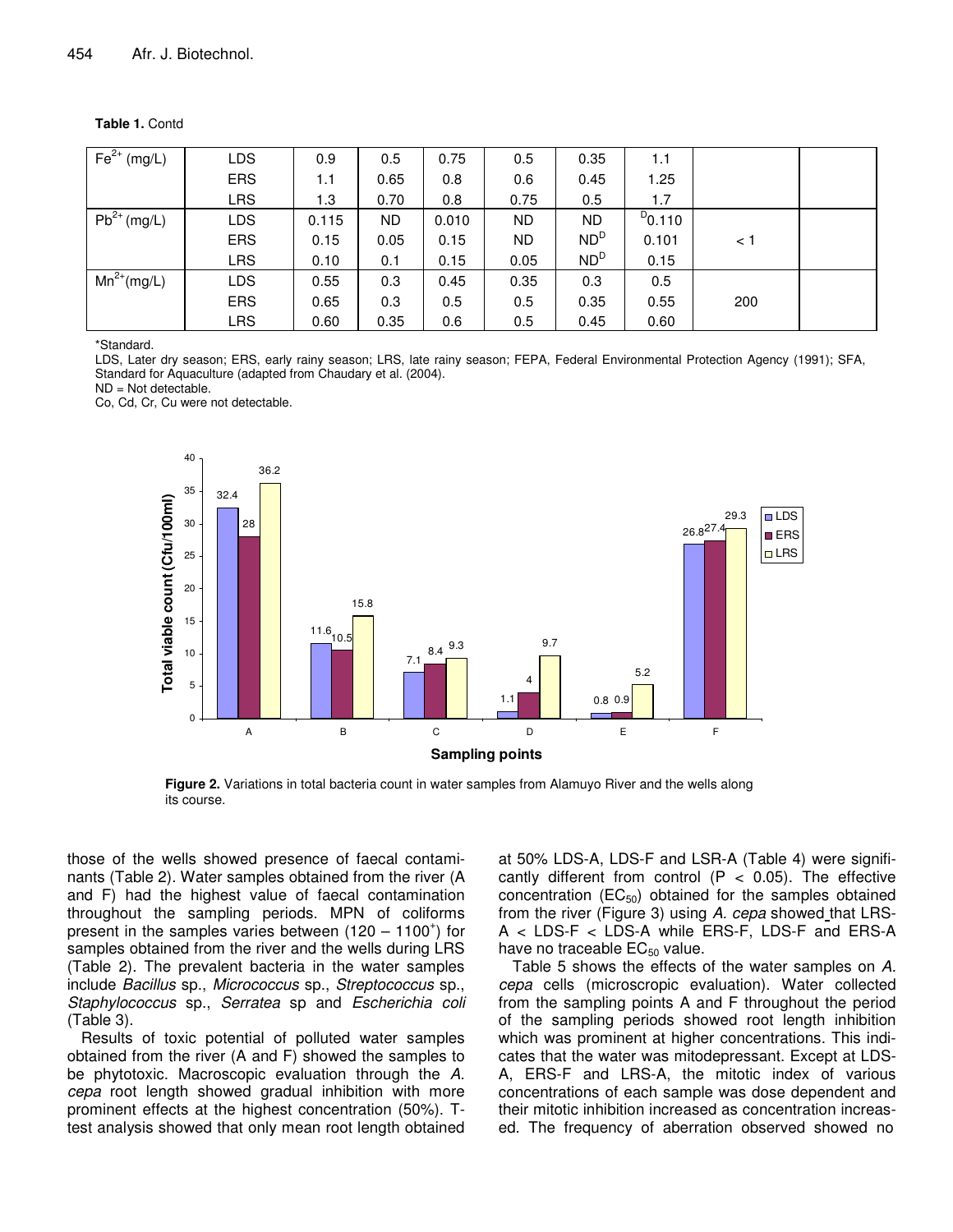| <b>Sample</b> | Late dry season | Early rainy season | Late rainy season |
|---------------|-----------------|--------------------|-------------------|
| А             | $1100+$         | 1100               | $1100+$           |
| в             | 290             | 460                | $1100+$           |
| С             | 120             | 53                 | $1100+$           |
|               | 460             | 1100               | $1100+$           |
| Е             | 1100            | 1100               | $1100+$           |
|               | 1000            | $1100+$            | $1100+$           |

**Table 2.** MPN of coliforms present in polluted Alamuyo River and selected wells along its course.

Unit per 100 ml of the water sample.

+Significant value of faecal coliforms.

**Table 3**. Prevalence of Bacterial isolates in water samples collected from Alamuyo River and Wells along its course.

| معتقدرون درجكا                    | İ                          | Die Berger<br>1<br>Ł | ł<br>Į                   | Ŀ<br>mara habiyot<br>c | p<br>阁<br>Į | Maxaa araayin            | الموسوس مستودا | Product respects | Protes, ministratio | tanan fasir<br>d | September desir | i<br>I<br>ā | Supplemental familie | Pulawana kata | darddin y Chan | Bertillur, carer | Resident, politica | ₽<br>Ì | Seattle agreement | The second contract of | Supplements |
|-----------------------------------|----------------------------|----------------------|--------------------------|------------------------|-------------|--------------------------|----------------|------------------|---------------------|------------------|-----------------|-------------|----------------------|---------------|----------------|------------------|--------------------|--------|-------------------|------------------------|-------------|
|                                   | А                          | Ŧ                    | $\overline{\phantom{a}}$ | $\blacksquare$         | -           | $\overline{\phantom{a}}$ | ÷              | Ŧ                |                     | $\overline{a}$   | $\blacksquare$  | ٠           |                      | ٠             | ٠              | -                |                    |        |                   | ۰                      |             |
|                                   | в                          |                      |                          |                        |             |                          |                |                  |                     |                  |                 |             |                      |               |                |                  |                    |        |                   |                        |             |
|                                   | c                          |                      |                          |                        |             |                          |                |                  |                     |                  |                 |             |                      |               |                |                  |                    |        |                   |                        |             |
|                                   | D                          |                      |                          |                        |             |                          |                |                  |                     |                  |                 |             |                      |               |                |                  |                    |        |                   |                        |             |
|                                   | E                          |                      |                          |                        |             |                          |                |                  |                     |                  |                 |             |                      |               |                |                  |                    |        |                   |                        |             |
| Las Dy Santa<br>  (LDS)<br>  CDS) | Б                          |                      |                          |                        |             |                          |                |                  |                     |                  |                 |             |                      |               |                |                  |                    |        |                   |                        |             |
|                                   |                            |                      |                          |                        |             |                          |                |                  |                     |                  |                 |             |                      |               |                |                  |                    |        |                   |                        |             |
| Ridge Resort<br>(RIRE)<br>Ĵ       | ۸<br>в<br>C<br>D<br>E<br>Е | ۰                    |                          |                        |             |                          |                |                  |                     |                  |                 |             |                      |               |                |                  |                    |        |                   |                        |             |
|                                   | ٨                          | ۰                    |                          |                        |             |                          |                |                  |                     |                  |                 |             |                      |               |                |                  |                    |        |                   |                        | ٠           |
|                                   | в                          |                      |                          |                        |             |                          |                |                  |                     |                  |                 |             |                      |               |                |                  |                    |        |                   |                        |             |
|                                   | C                          | ۰                    |                          |                        |             |                          |                |                  |                     |                  |                 |             |                      |               |                |                  |                    |        |                   |                        |             |
| g                                 | D                          | ۰                    |                          |                        |             |                          |                |                  |                     |                  |                 |             |                      |               |                |                  |                    |        |                   |                        | ۰           |
|                                   | E                          |                      |                          |                        |             |                          |                |                  |                     |                  |                 |             |                      |               |                |                  |                    |        |                   |                        |             |
| Las Reig Secon                    | F                          |                      |                          |                        |             |                          |                |                  |                     |                  |                 |             |                      |               |                |                  |                    |        |                   |                        |             |
|                                   |                            |                      |                          |                        |             |                          |                |                  |                     |                  |                 |             |                      |               |                |                  |                    |        |                   |                        |             |

**Table 4**. Mean root length (cm) of *A. cepa* treated with differnt consentrations of polluted water samples obtained from Alamuyo River.

| Conc. | <b>LDSA</b>       | <b>LDSF</b>       | <b>ERSA</b>  | <b>ERSF</b>  | <b>LRSA</b>  | <b>LRSF</b> |
|-------|-------------------|-------------------|--------------|--------------|--------------|-------------|
| 0.0   | 4.18(0.12)        | 3.82(0.005)       | 4.46 (0.130) | 4.46 (0.130) | 3.82(0.005)  | 3.82(0.005) |
| 1.0   | 3.68(0.080)       | 4.27(0.120)       | 4.30(0.140)  | 4.42(0.130)  | 3.73(0.005)  | 3.32(0.004) |
| 5.0   | 3.67(0.009)       | 3.86(0.080)       | 4.70 (0.100) | 3.79(0.100)  | 3.35(0.003)  | 3.57(0.004) |
| 10.0  | 3.62(0.090)       | 2.61(0.070)       | 3.56(0.090)  | 4.93 (0.120) | 3.05(0.004)  | 4.05(0.007) |
| 25.0  | 3.42(0.070)       | 2.71(0.006)       | 4.22(0.080)  | 3.78(0.120)  | 3.06(0.025)  | 3.65(0.003) |
| 50.0  | $0.55(0.030)^{*}$ | $1.52(0.050)^{*}$ | 3.32(0.190)  | 3.50(0.080)  | 179 (0.004)* | 2.96(0.005) |

\*Significantly different (p<0.05)

Value in parenthesis indicate standard error.

dose dependency while the most frequently appearing seen aberration was disturbed spindle. However, no aberration was observed in the control. Complete cell arrest was observed only at LRS-F water sample at 20 and 50% concentrations, an indication that the water samples were toxic.

Although the physicochemical parameters of the samples obtained from the river and the wells were within the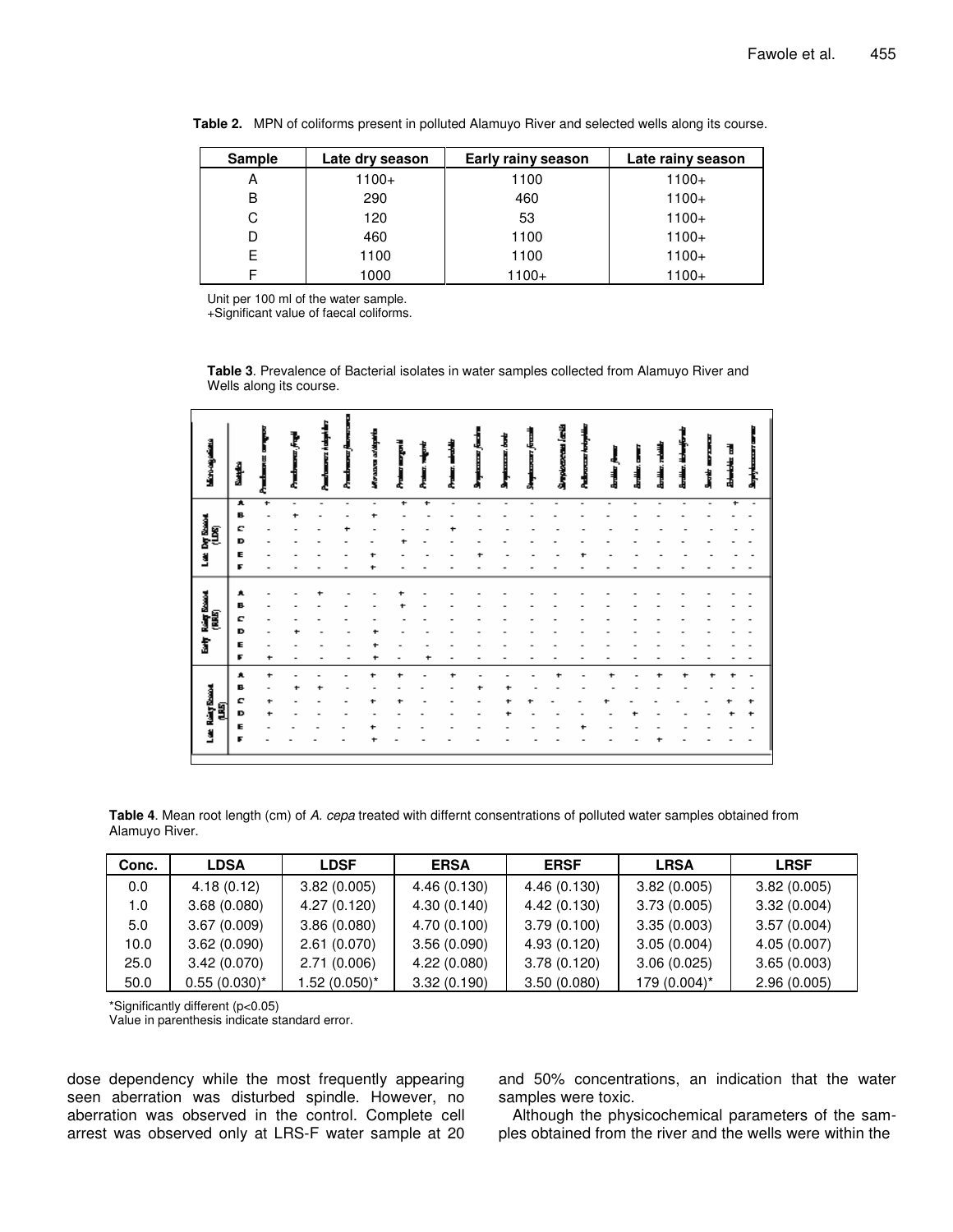

**Figure 3.** Growth curves and EC50 of polluted water samples tested on *A. cepa* root length.

allowable limit (FEPA, 1991), the samples contained substances that had been established to be cytotoxic. High value of  $PO_4^3$ ,  $SO_4^2$  and  $NO_3$  in samples from the river compared to the wells might be due to direct discharge of wastes as well as the run off which wash organic substances into the river. This creates enabling environment for the microorganism to thrive. Increased value of BOD relative to DO most especially in the samples obtained from A and F compared to the wells indicates that there were more microbes in the river water sample. This was further corroborated by the high value of bacteria obtained from the river water sample compared to the wells throughout the sampling periods.

Adeyemo et al*.* (2002) had earlier reported that most slaughterhouses in Nigeria discharged their wastes directly into the river without prior treatment. Bodija abattoir was not left out in this kind of operation. Report has shown that such practices result in the introduction of enteric pathogens into surface water and subsequently leading to contamination of ground water (Meadows, 1995). Pathogens from such environment have ability to survive and pose danger to both animal and human lives (Coker et al., 2001). High faecal contamination observed might also be attributed to direct defaecation into the river, discharge of abattoir wastes and surface water run off. The presence of *E. coli*, S*treptococcocus* and others confirmed human faecal contamination.

Presence of lead (Pb) in both the river and well water samples further confirmed the toxic potential of the samples. Lead can form complexes, which may have individual, synergistic or antagonistic effects in inhibiting cell division as observed in this research. Maitra and Bernstein (1970) reported complete inhibition of growth at 2 x 10<sup>-2</sup> M and germination stopped altogether at 10<sup>-1</sup> M of lead acetate in rice. Pb had been reported to reduce root growth and increased the frequency of mitotic cells in meristematic zones (Lerda, 1992). Although Cd, Cr, Cu and Zn were not detectable in these samples, they are also known to inhibit root elongation (Gorsuch et al., 1995). Besides root growth inhibition triethyl and diethyl lead chloride were found to course disturbances in the spindle fibre mechanism of A. cepa at concentration of 10<sup>-6</sup> -10 -7 M (Ahlberg et al., 1972). Similarly, Pb (Lerda, 1992) induced chromosome damage and disturbances of mitotic processes. Complete cell arrest, which had been reported as sign of toxicity by Seetharaman et al. (2004) when *A. cepa* root was treated with various concentrations of nickel (Ni), was also observed in this study.

Our results showed linear correlation between microscopic and microscopic evaluation where the root length inhibition showed that the water sample was phytotoxic. Analysis had shown that well water in the study area are not safe for consumption because of the heavy metal (Pb) and high microbial load which may cause enteric diseases in humans. The use of the Alamuyo River water for irrigation should be discouraged because plants have potentials to bioaccumulate the toxic substance which may be biomaginified along the trophic levels. Adequate provision of water should therefore be ensured in this area in order to prevent the harzads that various toxic components present in the polluted water samples may have on the inhabitant. It is also recommended that the three tiers of government (local, state and federal) in Nigeria should organise enlightenment campaign on the danger that the usage of the water from the River may cause the inhabi-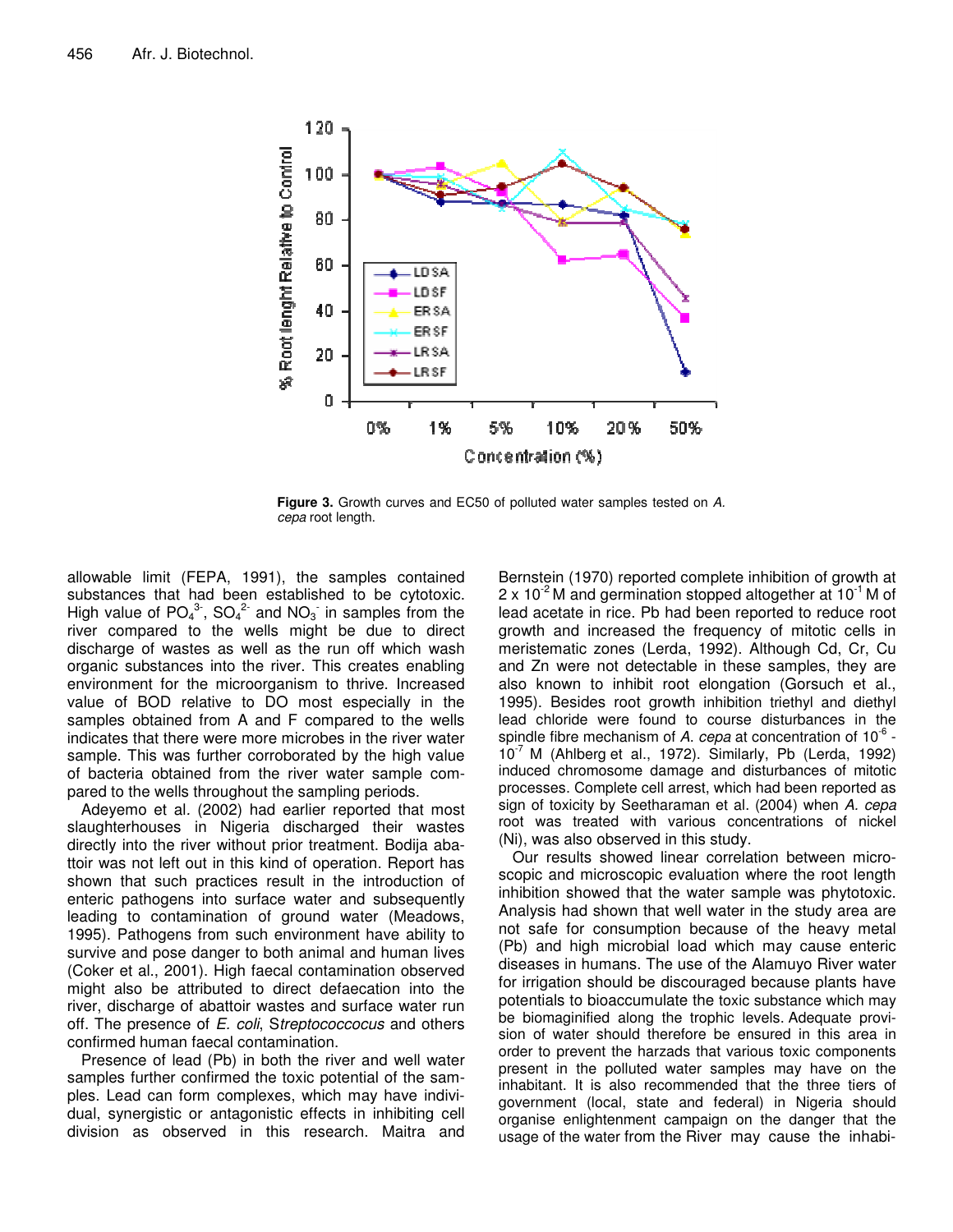| <b>Disturbed</b>             | No of    | <b>Mitotic</b> | <b>Mitotic</b>      | <b>Mitotic</b>           | fragment                 | Chromosome | Chromosome               | <b>Total</b>                | Freq. of                    |
|------------------------------|----------|----------------|---------------------|--------------------------|--------------------------|------------|--------------------------|-----------------------------|-----------------------------|
| Chromosome                   | dividing | <b>Index</b>   | inhibition          | <b>Spindle</b>           |                          | bridge     | lag                      | <b>Aberrant</b>             | <b>Aberrant</b>             |
| Conc. (%)                    | cells    |                |                     |                          |                          |            |                          | cells                       | Cell %                      |
| Late dry season sample A     |          |                |                     |                          |                          |            |                          |                             |                             |
| 0                            | 240      | 4.80           | $\blacksquare$      | $\blacksquare$           | $\overline{\phantom{a}}$ |            |                          | $\blacksquare$              | $\sim$                      |
| $\mathbf{1}$                 | 150      | 3.00           | 37.5                | $\overline{\phantom{a}}$ | 06                       |            |                          | 06                          | 4.0                         |
| 5                            | 120      | 2.40           | 0.0                 |                          | 02                       |            |                          | 02                          | 1.7                         |
| 10                           | 140      | 2.80           | 41.7                |                          | 08                       | 02         |                          | 10                          | 7.1                         |
| 20                           | 160      | 3.20           | 33.3                |                          |                          |            |                          |                             |                             |
| 50                           | 10       | 0.20           | 95.8                | $\overline{\phantom{a}}$ | $\sim$                   |            |                          | $\sim$                      | $\overline{\phantom{a}}$    |
| Later dry season sample F    |          |                |                     |                          |                          |            |                          |                             |                             |
| 0                            | 240      | 4.80           | $\omega$            | $\overline{\phantom{a}}$ |                          |            |                          | $\overline{\phantom{a}}$    | $\mathbf{r}$                |
| 1.                           | 130      | 2.60           | 45.8                | 02                       | $\blacksquare$           |            |                          | 02                          | 1.5                         |
| 5                            | 110      | 2.20           | 54.2                | 13                       | 03                       |            |                          | 16                          | 14.5                        |
| 10                           | 90       | 1.80           | 62.5                | 08                       | 02                       |            | 02                       | 12                          | 13.3                        |
| 20                           | 10       | 0.20           | 95.8                | 02                       | $\overline{\phantom{a}}$ |            | $\overline{\phantom{a}}$ | 02                          | 20                          |
| 50                           | 30       | 0.60           | 87.5                | $\mathbb{Z}^2$           | $\overline{\phantom{a}}$ |            | $\overline{\phantom{a}}$ | $\mathcal{L}_{\mathcal{A}}$ | $\mathcal{L}_{\mathcal{A}}$ |
| Early rainy season sample A  |          |                |                     |                          |                          |            |                          |                             |                             |
| 0                            | 281      | 5.62           | $\mathbb{L}^+$      | $\overline{\phantom{a}}$ | $\overline{a}$           |            | $\overline{a}$           | $\mathbb{Z}^{\mathbb{Z}}$   | $\overline{a}$              |
| $\mathbf{1}$                 | 90       | 1.80           | 68.0                | 6                        | 4                        |            |                          | 10                          | 11.1                        |
| 5                            | 32       | 0.64           | 88.6                | 3                        |                          |            |                          | 03                          | 9.4                         |
| 10                           | 10       | 0.20           | 96.4                | 4                        |                          |            |                          | 04                          | 40.0                        |
| 20                           | 10       | 0.20           | 96.4                |                          |                          |            |                          |                             |                             |
| 50                           | 08       | 0.16           | 97.2                | $\overline{c}$           | $\blacksquare$           |            |                          | 02                          | 25                          |
| Early rainy season sample F. |          |                |                     |                          |                          |            |                          |                             |                             |
| $\pmb{0}$                    | 281      | 5.62           | $\blacksquare$      | $\overline{\phantom{a}}$ | $\blacksquare$           |            |                          | $\overline{\phantom{a}}$    |                             |
| $\mathbf{1}$                 | 146      | 2.92           | 48.0                | $\blacksquare$           | $\overline{a}$           |            |                          | $\overline{a}$              |                             |
| 5                            | 70       | 1.40           | 78.1                | 04                       |                          |            |                          | 04                          | 5.7                         |
| 10                           | 75       | 1.50           | 73.3                | 09                       | 03                       | 05         |                          | 17                          | 22.7                        |
| 20                           | 12       | 0.24           | 95.7                | $\overline{\phantom{a}}$ | 06                       |            |                          | 06                          | 50.0                        |
| 50                           | 06       | 0.12           | 97.9                | $\overline{a}$           | $\overline{a}$           |            |                          | $\overline{a}$              |                             |
| Late rainy season sample A   |          |                |                     |                          |                          |            |                          |                             |                             |
| $\pmb{0}$                    | 267      | 5.34           | $\bar{\phantom{a}}$ | $\blacksquare$           | $\overline{\phantom{a}}$ |            |                          | $\blacksquare$              | $\mathcal{L}$               |
| 1                            | 140      | 2.80           | 47.6                | 07                       |                          |            |                          | 8                           | 5.7                         |
| 5                            | 80       | 1.60           | 70.0                | 03                       |                          |            |                          | 3                           | 3.8                         |
| 10                           | 100      | 2.0            | 62.5                | 06                       |                          |            |                          | 8                           | 8.0                         |
| 20                           | 78       | 1.56           | 70.8                | $\overline{\phantom{a}}$ |                          |            |                          |                             | $\overline{\phantom{a}}$    |

**Table 5.** Summary of toxic effects of upstream (A) and downstream (F) water samples of Alamuyo river on *Allium cepa* root cells.